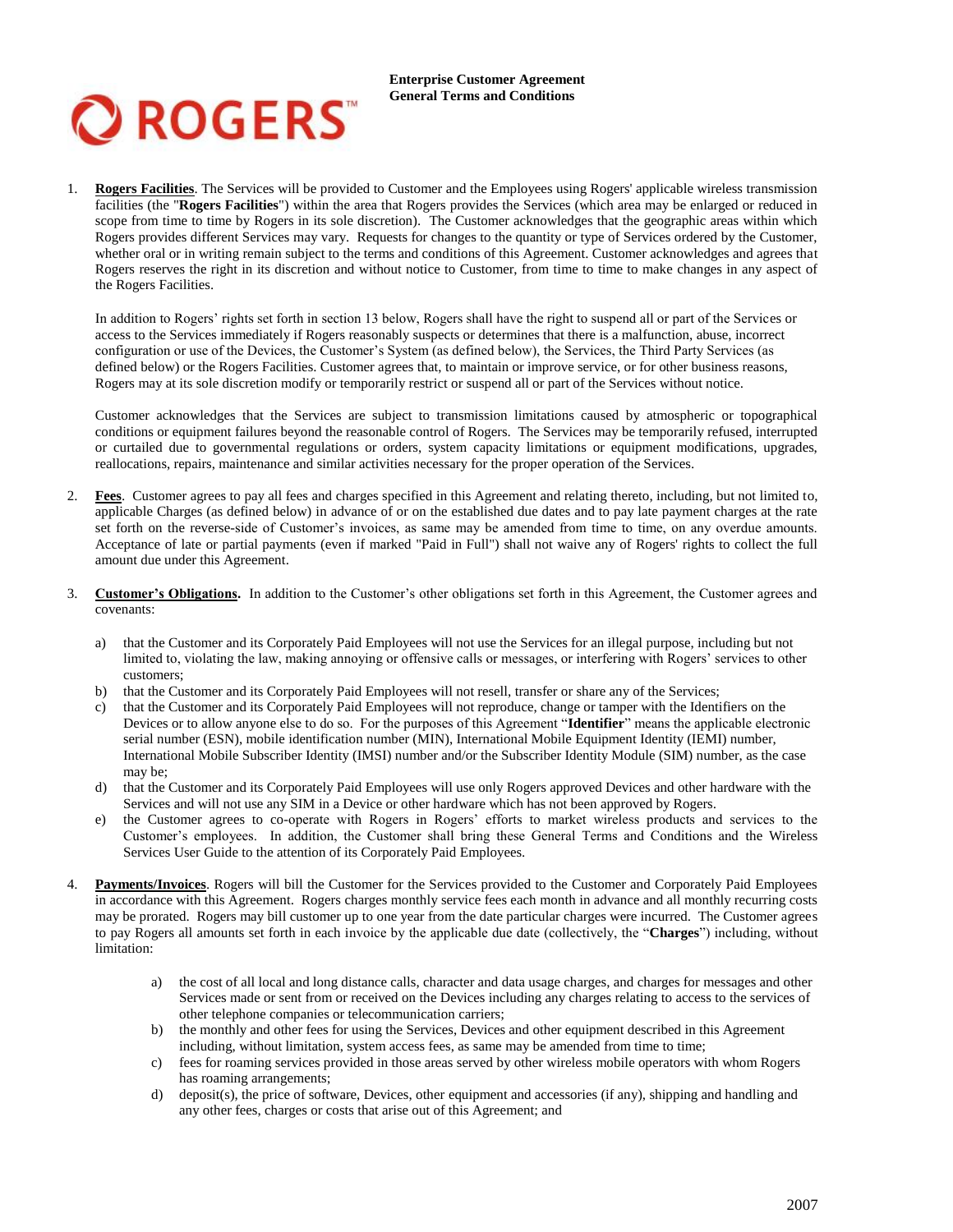- e) all applicable taxes and similar charges relating to the foregoing, as same may be amended from time to time.
- 5. **Early Cancellation Fees**. Please refer to the attached Price Plan and Features Schedule for the Early Cancellation Fee or Economic Inducement language.
- 6. **Credit Limit**. Rogers may assign a credit limit to Customer's accounts at any time. The Services may be suspended at any time to any and all of Customer's accounts if the balance, including unbilled usage and pending charges, fees and adjustments, exceeds this limit. Rogers also reserves the right to change Customer's credit limit at any time. Notice will be given for any assignment of or change to the credit amount limit.
- 7. **Deposit**. Rogers may require a deposit from Customer at any time. Any deposit will be credited to Customer's account after at least twelve (12) consecutive months in good standing on all of Customer's accounts with Rogers. Customer will not earn any interest on any deposits held by Rogers. If this Agreement is cancelled, Rogers will apply the deposit against the outstanding balance on Customer's account. If Customer or its end users incur significant long distance charges or present an abnormal risk to Rogers, Rogers may require an interim payment before Customer's normal billing date. In such a case, Rogers will consider Customer's payment past due three (3) days after the due date or after Rogers demands payment, whichever is later. If, after Rogers notifies Customer, the risk of loss substantially increases, or Rogers believes Customer has no intention of paying the amount owed, Rogers can request immediate payment of Customer's entire account.
- 8. **Identifiers**.Customer and its end users do not own and shall have no property right in any device Identifiers or the phone numbers and/or Internet Protocol (IP) addresses assigned to Customer and its end users in connection with the Services and Rogers may change such phone numbers, IP addresses and device identifiers at such time or times as Rogers, in its sole discretion, considers necessary without any liability. Rogers does not assume liability for any risks associated with the change of phone numbers, IP addresses or device identifiers. The Customer acknowledges and agrees that dynamic IP addresses may be used with respect to the Devices which IP addresses shall change whenever a Device is disconnected from and then reconnected to the Rogers Facilities. Customer is entitled to port their number to another wireless service provider upon termination of a Line in accordance with the requirements, if any, of the CRTC and by paying any Early Cancellation Fees that may be owing to Rogers pursuant to Section 5 of these General Terms and Conditions.
- 9. **Third Party Applications and Other Services.** As between Rogers and the Customer, Customer shall have total responsibility for its purchase and/or use of any applications, software, content, data query functions and other services produced, manufactured or performed by third parties for installation on the Devices and/or for use in connection with the Services together with any maintenance and support relating thereto (collectively, "**Third Party Services**"), whether offered by such third parties, Rogers or a separate third party. The parties acknowledge that in certain instances where Third Party Services are offered, directly or indirectly, by Rogers, Rogers may invoice Customer with respect to such Third Party Services.

Rogers shall have no responsibility hereunder to correct or fix any problems or errors relating to or caused by the installation, configuration, modification or use of any Third Party Services or any components thereof and the installation and/or use of Third Party Services shall be at the sole risk of the Customer.

- 10. **The Customer's System.** Where Customer is purchasing Services which require additional equipment, software and/or services, Customer acknowledges and agrees that it shall be Customer's sole responsibility to purchase, install, configure and maintain, at Customer's cost, (i) all required equipment, software and services, including interconnections and network configurations (the "**Customer's System**") to enable Customer to purchase and receive the Services; and (ii) any additional equipment, software, services, enhancements or upgrades ("**Upgrades**") that become available for use with the Services. Rogers shall have no responsibility hereunder to correct or fix any problems or errors relating to or caused by the installation, configuration or modification of the Customer's System or any components thereof.
- 11. **Privacy of Communications.** Rogers makes no representation, warranty or covenant that Customer's use of the Services will be entirely secure and private. Customer acknowledges that it may be possible for third parties to monitor communications while Customer uses the Services. Customer assumes full responsibility for the establishment of appropriate security measures to control access to its equipment and to the information transmitted by Customer. In addition, Customer acknowledges and agrees that Customer is solely responsible for taking the necessary precautions to protect its networks and systems, and all software, data and files stored on or otherwise forming part of its network and the Customer's System, against unauthorized access by its employees or any third party, and that such responsibility includes, without limitation, protection against unauthorized access through the Services. Rogers will not be liable for any claims, losses, actions, damages, suits or proceedings whatsoever resulting from, arising out of or otherwise relating to Customer's failure to take appropriate precautions to protect its networks and systems and all software, data and files stored on or otherwise forming part of its network and systems, against unauthorized access by its employees or any third party or any other breach of customer's security or privacy.
- 12. **Unauthorized Usage**. Customer shall be responsible for the payment of all charges, costs, damages, losses and liabilities suffered by Rogers in respect of any of Rogers Facilities as a direct or indirect result of the unauthorized use, misuse, or abuse by Customer or any of its employees, agents or representatives of the Devices, the Customer's System, the Services, the Third Party Services, the Rogers Facilities and/or any software used in connection therewith.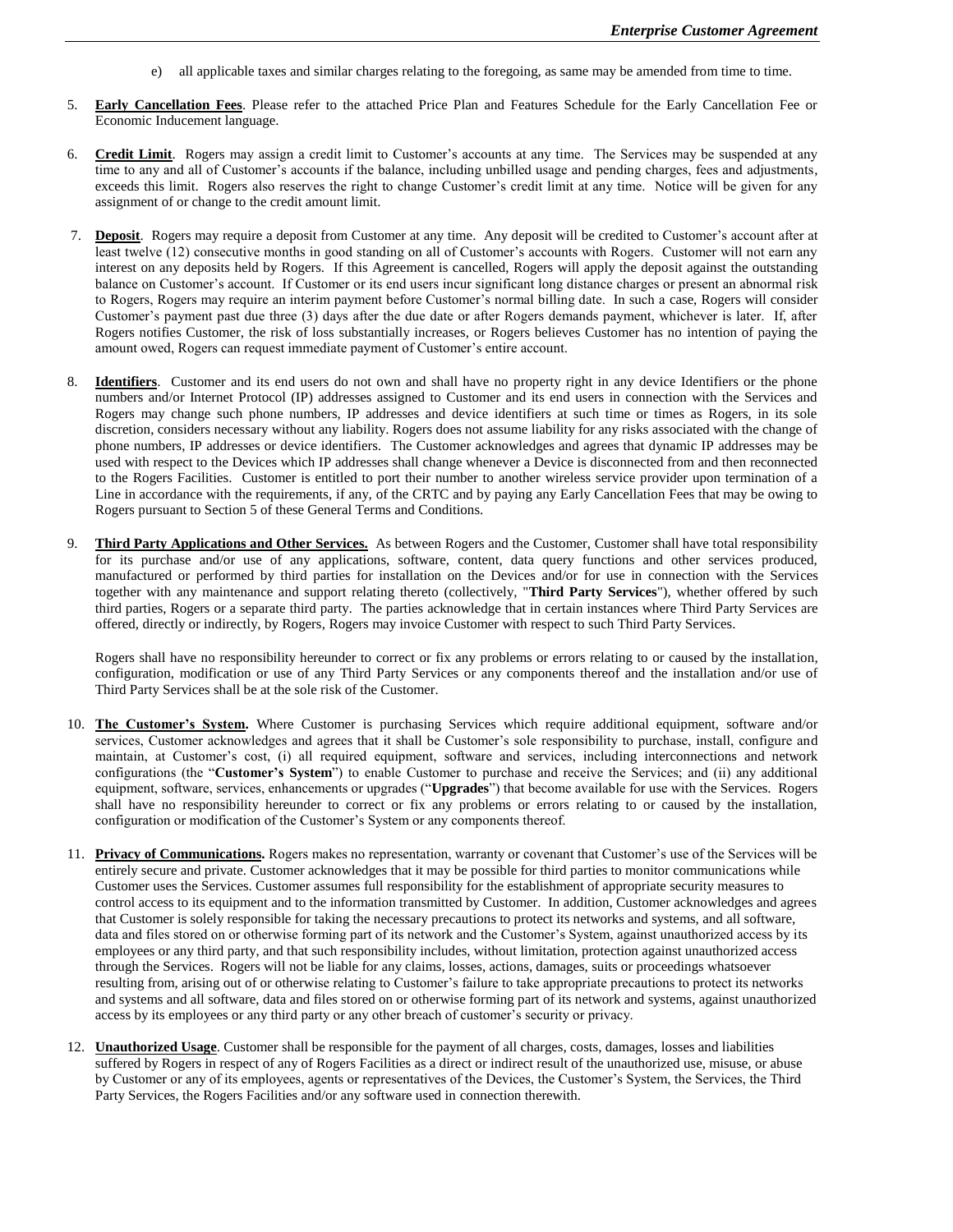13. **Suspension/Reactivation/Return Cheques**. Rogers may cancel or suspend any or all of the Services without notice if (a) Customer does not pay any amount owing to Rogers when due; (b) Customer does not provide or maintain a deposit as required by this Agreement; (c) Customer does not maintain Services usage within the prescribed credit limit; (d) Customer does not follow this Agreement; (e) Rogers suspects that one or more of the Lines is the subject of fraud or unlawful or improper use; (f) Customer gives Rogers false or misleading information; (g) Customer uses the Services or the Rogers Facilities fraudulently, unlawfully or improperly or in a way that adversely affects Rogers' operation or the use of services by other customers; or (h) Customer fraudulently or improperly seeks to avoid payment to Rogers. If Rogers suspends or cancels the Services, (i) Customer must still pay any amount owing to Rogers; and (ii) Rogers may also suspend or cancel without notice Customer's Services under any other agreement or account that Customer has with Rogers. If Customer has prepaid its account the amount paid will be forfeit.

During temporary suspension of the Services, the monthly fees still apply. If Rogers suspends or terminates the Services for non-payment or excessive balance, including unbilled usage and pending charges, fees and adjustments, Rogers shall have the right to charge the Customer a fee for the reactivation or restoral of the Services. Reactivation of the Services will result in a reactivation charge payable by Customer as established by Rogers. Service-restoration charges may be waived if the applicable Device is lost or stolen. Payments for the Services which are returned by banks or credit card companies for insufficient funds will result in a charge to Customer of \$25.00 or such higher amount as is charged by the applicable bank(s) relating to such returned payment.

14. **Indemnification.** Customer shall defend and indemnify Rogers, its parents, successors, affiliates and agents from any claims, damages, losses or expenses (including without limitation legal fees and costs) incurred by Rogers in connection with all claims, suits, judgements, and causes of action (i) for infringement of patents or other proprietary rights arising from combining with or using any device, system or service in connection with Rogers Facilities; (ii) for libel, slander, defamation or infringement of copyright or other proprietary right with respect to material transmitted by Customer over the Rogers Facilities; or (iii) injury, death or property damage arising in connection with the presence, use or non-use of the Services or the Devices.

## 15. **Limitation of Liability.**

**(a) EXCEPT AS MAY BE PROVIDED IN SUBSECTION 15(B), BELOW,** ROGERS, ITS DIRECTORS, OFFICERS, CONTRACTORS OR AGENTS (IT BEING ACKNOWLEDGED BY CUSTOMER THAT FOR THE PURPOSES OF THIS SECTION ONLY, ROGERS IS CONTRACTING AS AGENT ON BEHALF OF ITS DIRECTORS, OFFICERS, EMPLOYEES, CONTRACTORS OR AGENTS) SHALL NOT BE LIABLE TO CUSTOMER, ANY END USER OR ANY OTHER PERSON (EXCEPT FOR PHYSICAL INJURIES AS A RESULT OF ROGERS' NEGLIGENCE) FOR (I) ANY DAMAGES OR LOSSES INCLUDING, WITHOUT LIMITATION, PROPERTY DAMAGE, LOSS OF DATA, LOSSES RESULTING FROM A THIRD PARTY'S UNAUTHORISED ACCESS TO DATA, LOSS OF PROFIT, LOSS OF EARNINGS, FINANCIAL LOSS, LOSS OF BUSINESS OPPORTUNITY, PERSONAL INJURY, DEATH OR ANY OTHER DAMAGE OR LOSS HOWEVER CAUSED, RESULTING DIRECTLY OR INDIRECTLY IN CONNECTION WITH THE TERMS AND CONDITIONS HEREIN AND THE SERVICES, DEVICES, OTHER EQUIPMENT, THIRD PARTY SERVICES, THE ROGERS FACILITIES OR THE CUSTOMER'S SYSTEM, INCLUDING ANY ROAMING CALLS OR FROM THE USE OF THE ROGERS FACILITIES BY OTHER TELECOMMUNICATIONS CARRIERS; (II) ANY ACTS OR OMISSIONS OF A TELECOMMUNICATIONS CARRIER WHOSE FACILITIES ARE USED TO ESTABLISH CONNECTIONS TO POINTS THAT ROGERS DOES NOT SERVE; (III) DEFAMATION OR COPYRIGHT INFRINGEMENT THAT RESULTS FROM MATERIAL TRANSMITTED OR RECEIVED OVER THE ROGERS FACILITIES; OR (IV) INFRINGEMENTS OF PATENTS ARISING FROM COMBINING OR USING CUSTOMER'S OWN FACILITIES WITH THE ROGERS FACILITIES. THESE LIMITS APPLY TO ANY ACT OR OMISSION OF ROGERS, ROGERS' EMPLOYEES, OR AGENTS, WHICH WOULD OTHERWISE BE A CAUSE OF ACTION IN CONTRACT, TORT OR ANY OTHER DOCTRINE OF LAW.

## (b) **Limits on Rogers Liability for Emergency Services Provided on a Mandatory Basis**

This subsection 15(b) applies only to the provision of emergency services on a mandatory basis. For the purposes of this subsection "Customer" means the Customer and its end users.

In respect of the provision of emergency services on a mandatory basis, Rogers is not liable for:

- (i) libel, slander, defamation or the infringement of copyright arising from material or messages transmitted over Rogers' network from Customer's property or premises or recorded by Customer's equipment or Rogers' equipment;
- (ii) damages arising out of Customer's act, default, neglect or omission in the use or operation of equipment provided by Rogers;
- (iii) damages arising out of the transmission of material or messages over Rogers' network on Customer's behalf which is in any way unlawful;
- (iv) any act, omission or negligence of other companies or telecommunications systems when their facilities are used in establishing connections to or from Customer's facilities and equipment.

Furthermore, except in cases where negligence on Rogers part results in physical injury, death or damage to Customer's property or premises, Rogers' liability for negligence related to the provision of emergency services on a mandatory basis is limited to the greater of \$20 and three times the amount (if any) Customer would otherwise be entitled to receive as a refund for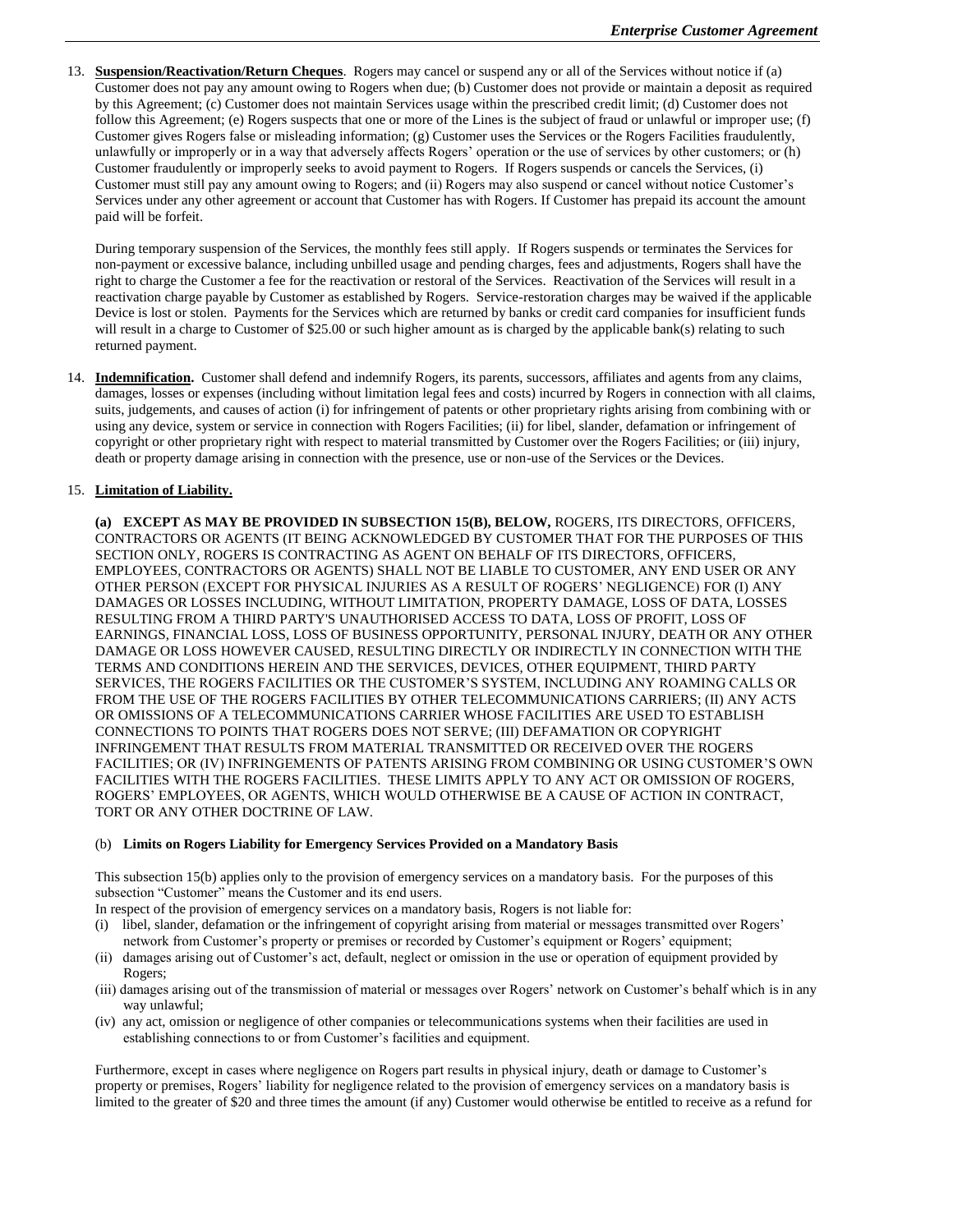the provision of defective service under this Agreement. However, Rogers' liability is not limited by this subsection 15(b) in cases of deliberate fault, gross negligence or anti-competitive conduct on Rogers' part or in cases of breach of contract where the breach results from Rogers' gross negligence.

16. **No Warranty**. CUSTOMER ACKNOWLEDGES AND AGREES THAT THE SERVICES AND ALL DEVICES, OTHER EQUIPMENT AND THIRD PARTY SERVICES ARE PROVIDED BY ROGERS "AS IS" AND "AS AVAILABLE" AND, TO THE EXTENT PERMITTED BY LAW, WITHOUT WARRANTY BY ROGERS OF ANY KIND WHATSOEVER, EXPRESS OR IMPLIED, INCLUDING, BUT NOT LIMITED TO, WARRANTIES OF MERCHANTABLE QUALITY, FITNESS FOR A PARTICULAR PURPOSE, INFRINGEMENT, OR THOSE ARISING FROM A COURSE OF DEALING OR USAGE OF TRADE. WITHOUT LIMITING THE GENERALITY OF THE FOREGOING, ROGERS SHALL HAVE NO LIABILITY WHATSOEVER TO CUSTOMER FOR: (I) ANY INTERRUPTIONS OR DISRUPTIONS OF THE SERVICES, THE INTERNET OR THE THIRD PARTY SERVICES OR ANY OTHER DAMAGES SUFFERED BY CUSTOMER WHICH ARE CAUSED BY DIRECTLY OR INDIRECTLY BY ANY FAILURES OF THE DEVICES, OTHER EQUIPMENT, THE SERVICES, THE ROGERS FACILITIES, THE INTERNET OR THE THIRD PARTY SERVICES; (II) ANY POWER FAILURES; (III) ANY ACTS OR OMISSIONS OF CUSTOMER OR ITS OFFICERS, EMPLOYEES, AGENTS OR CONTRACTORS INCLUDING, WITHOUT LIMITATION, DEFAMATION OR COPYRIGHT INFRINGEMENT; (IV) ANY DISRUPTION OF ANY PART OF THE EQUIPMENT USED TO PROVIDE THE SERVICES BY PARTIES OTHER THAN ROGERS; (V) ANY INFRINGEMENT OF INTELLECTUAL PROPERTY RIGHTS ARISING FROM OR IN CONNECTION WITH CUSTOMER'S USE OF THE DEVICES, OTHER EQUIPMENT, THE SERVICES OR THE THIRD PARTY SERVICES; (VI) ANY EVENT OF FORCE MAJEURE, AS DEFINED IN SECTION 26 OF THIS AGREEMENT; OR (VII) ANY SUSPENSION OR TERMINATION OF THE SERVICES.

**FURTHER, TO THE EXTENT PERMITTED BY LAW, ROGERS DOES NOT WARRANT THE PERFORMANCE, AVAILABILITY, UNINTERRUPTED USE OF OR OPERATION OF THE INTERNET OR CUSTOMER'S CONNECTION TO THE INTERNET. ROGERS DOES NOT WARRANT THAT ANY DATA OR FILES SENT BY OR TO CUSTOMER (WHETHER BY E-MAIL OR OTHERWISE) WILL BE TRANSMITTED, TRANSMITTED IN UNCORRUPTED FORM, OR TRANSMITTED WITHIN A REASONABLE PERIOD OF TIME.** 

## 17. **Confidentiality of Customer Information**.

- (a) Customer hereby authorizes Rogers to obtain information about the credit history of Customer and acknowledges that Rogers may provide information to credit bureaus about Customer's credit experience with Rogers.
- (b) Unless Customer provides express consent or disclosure is pursuant to a legal power, all information regarding Customer kept by Rogers, other than customer's name, address and listed telephone number, is confidential and may not be disclosed by Rogers to anyone other than:
	- (i) Customer;
	- (ii) a person who, in Rogers' reasonable judgment, is seeking the information as Customer's agent;
	- (iii) another telephone company, provided the information is required for the efficient and cost-effective provision of telephone service and disclosure is made on a confidential basis with the information to be used only for that purpose;
	- (iv) a company involved in supplying Customer with telephone or telephone directory related services, provided the information is required for that purpose and disclosure is made on a confidential basis with the information to be used only for that purpose;
	- (v) an agent retained by Rogers in the collection of Customer's account or to perform other administrative functions for us, provided the information is required for and used only for that purpose;
	- (vi) a law enforcement agency whenever Rogers has reasonable grounds to believe that Customer has knowingly supplied Rogers with false or misleading information or are otherwise involved in unlawful activities directed against Rogers;
	- (vii) an agent retained by Rogers to evaluate Customer's creditworthiness, provided the information is required for and is to be used only for that purpose;
	- (viii) a public authority or agent of a public authority, if in Rogers' reasonable judgment, it appears that there is imminent danger to life or property which could be avoided or minimized by disclosure of the information.

Express consent may be taken to be given by Customer where Customer provides:

- (i) written consent;
- (ii) oral confirmation by an independent third party;
- (iii) electronic confirmation through the use of a toll-free number; or
- (iv) electronic confirmation via the Internet.
- (c) Customer's account information may, from time to time, be disclosed to other members of the Rogers Communications organization and to Rogers' agents and authorized dealers in order to service Customer's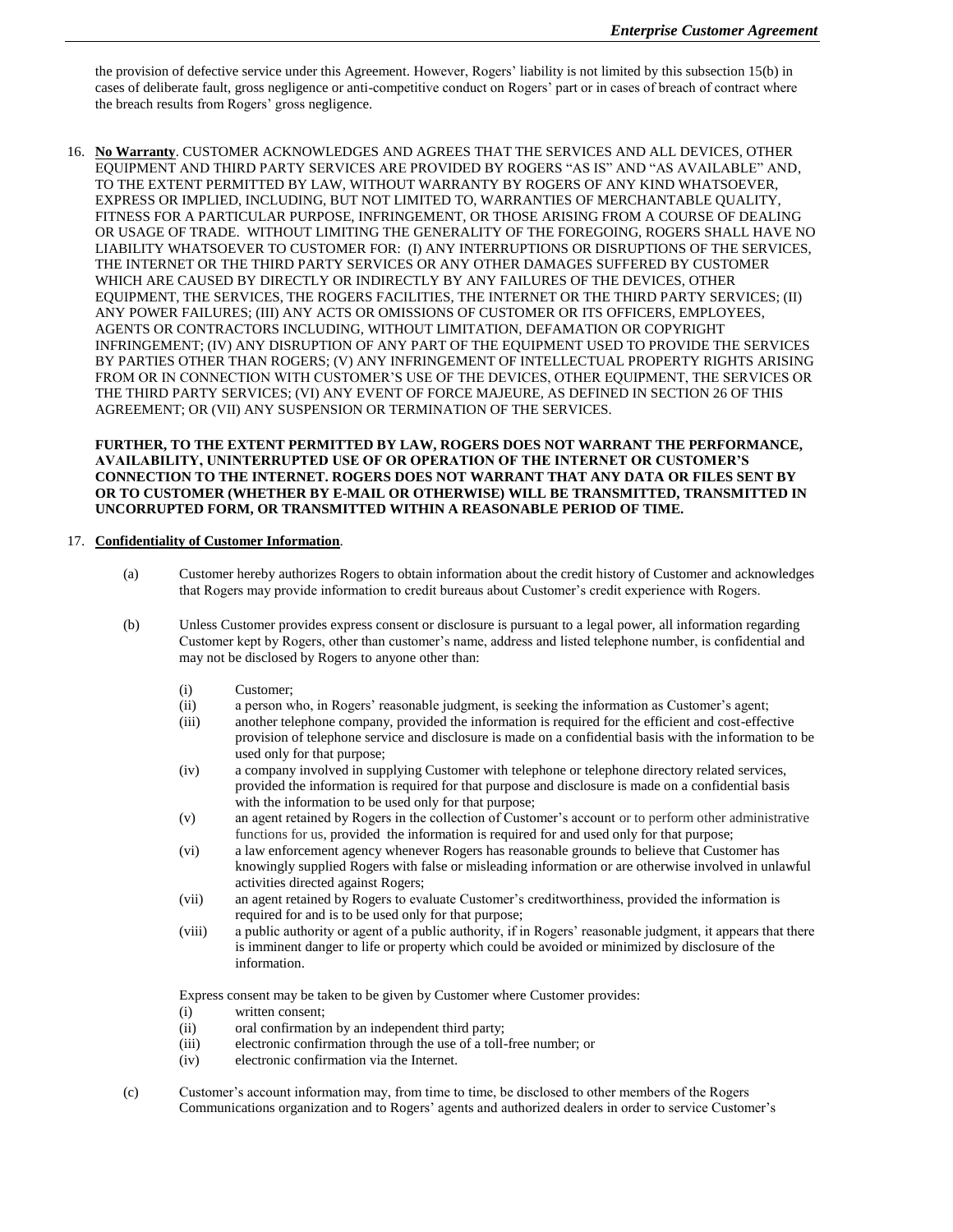account, to respond to Customer's and end users' questions and to promote additional products and services offered by Rogers that may interest Customer and its end users. If Customer or an end user does not wish to be marketed by related Rogers companies please advise, in writing, Rogers Wireless Customer Care at one of the following addresses: 333 Bloor Street E., Toronto, Ontario M4W 1G9 or 6315 Cote de Liesse, St. Laurent, Quebec, H4T 1E5.

- (d) Upon request, Customer may inspect any of Rogers' records relating to Customer's information.
- 18. **Lost and Stolen Equipment.** The Customer shall notify Rogers immediately if a Device or related SIM card, if any, of the Customer or a Corporately Paid Employee is lost, stolen, or destroyed. The Customer will be required to replace the Device or SIM card and shall be responsible to pay Rogers for all charges up to the time of notification. If the Device or SIM is not replaced, the Customer will pay Rogers any applicable Early Cancellation Fees relating thereto.
- 19. **Early Termination.** Notwithstanding any other provision herein, this Agreement may be terminated immediately and at any time:
	- (a) by Rogers, without any liability to Customer whatsoever, if any changes in any applicable law, regulation, requirement, rule, ruling, guideline, policy or directive prohibits or adversely affects Rogers ability to provide the Services or to fulfill its obligations hereunder, or if a notice from a government agency or department indicates Rogers is not permitted to provide any portion or all of the Services to be provided or to operate all or any portion of the Rogers Facilities; or
	- (b) by either party, without any liability to the other party whatsoever, if the other party materially breaches a term of this Agreement and fails to cure such breach within ten (10) days after receipt by the breaching party of written notice of such breach; for greater certainty: a material breach on the part of the Customer shall include, without limitation: (A) fraudulent or other improper use of the Services or the Devices by Customer or any of its employees, agents or representatives or contractors; and (B) consistent late or non-payment by Customer of undisputed amounts owing to Rogers; or
	- (c) by Rogers, without any liability to Customer whatsoever, if Rogers decides to cease offering the Services; or
	- (d) by Rogers, without any liability to Customer whatsoever, if the Customer or the Employees use the Services or facilities in any way that adversely affects Rogers' operations or the use of Rogers' services by other customers; or
	- (e) by Rogers, without any liability to Customer whatsoever , if proceedings are commenced for the liquidation, dissolution, winding-up or suspension of operations of the Customer; or
	- (f) by Rogers, without any liability to Customer whatsoever , if the Customer becomes bankrupt or insolvent, makes any assignment for the benefit of creditors, makes any proposal under applicable bankruptcy legislation, seeks relief under any bankruptcy, insolvency or analogous law, is adjudged bankrupt, files a petition or proposal to take advantage of any act of insolvency, consents to or acquiesces in the appointment of a trustee, receiver of other person with similar powers over itself or all or substantially all of its assets or commences any proceeding seeking reorganization or arrangement or consents to or acquiesces in such proceedings; or
	- (g) by Customer, at any time during the Term of this Agreement, by providing Rogers with thirty (30) days prior written notice and by paying any Early Cancellation Fees that may be owing in Section 5 of these General Terms and Conditions.
- 20. **Survival of Obligations.** The provisions of Sections 2, 5, 9, 11, 14, 15, 16, 21 and 26 of these General Terms and Conditions shall survive termination or expiration of this Agreement.
- 21. **Arbitration.** Any claim, dispute or controversy (whether in contract or tort, pursuant to statute or regulation, or otherwise, and whether pre-existing, present or future) arising out of or relating to: (a) this Agreement; (b) the services or equipment provided to Customer by Rogers; (c) oral or written statements, or advertisements or promotions relating to this Agreement or to the services or equipment; or (d) the relationships that result from this Agreement (collectively the "**Claim**") will be determined by arbitration to the exclusion of the courts. Customer agrees to waive any right Customer may have to commence or participate in any class action against Rogers related to any Claim and, where applicable, Customer also agrees to opt out of any class proceedings against Rogers. Please give notices of any claims to: Legal Department, 333 Bloor Street East, Toronto, Ontario M4W 1G9. Arbitration will be conducted by one arbitrator pursuant to the laws and rules relating to commercial arbitration in the province in which Customer resides that are in effect on the date of the notice.
- 22. **Data Usage.**Data usage rates may vary from those stated as a result of rounding rules including, without limitation, rounding up to the nearest cent and rounding for minimum message length. Transmission Control Protocol/Internet Protocol overhead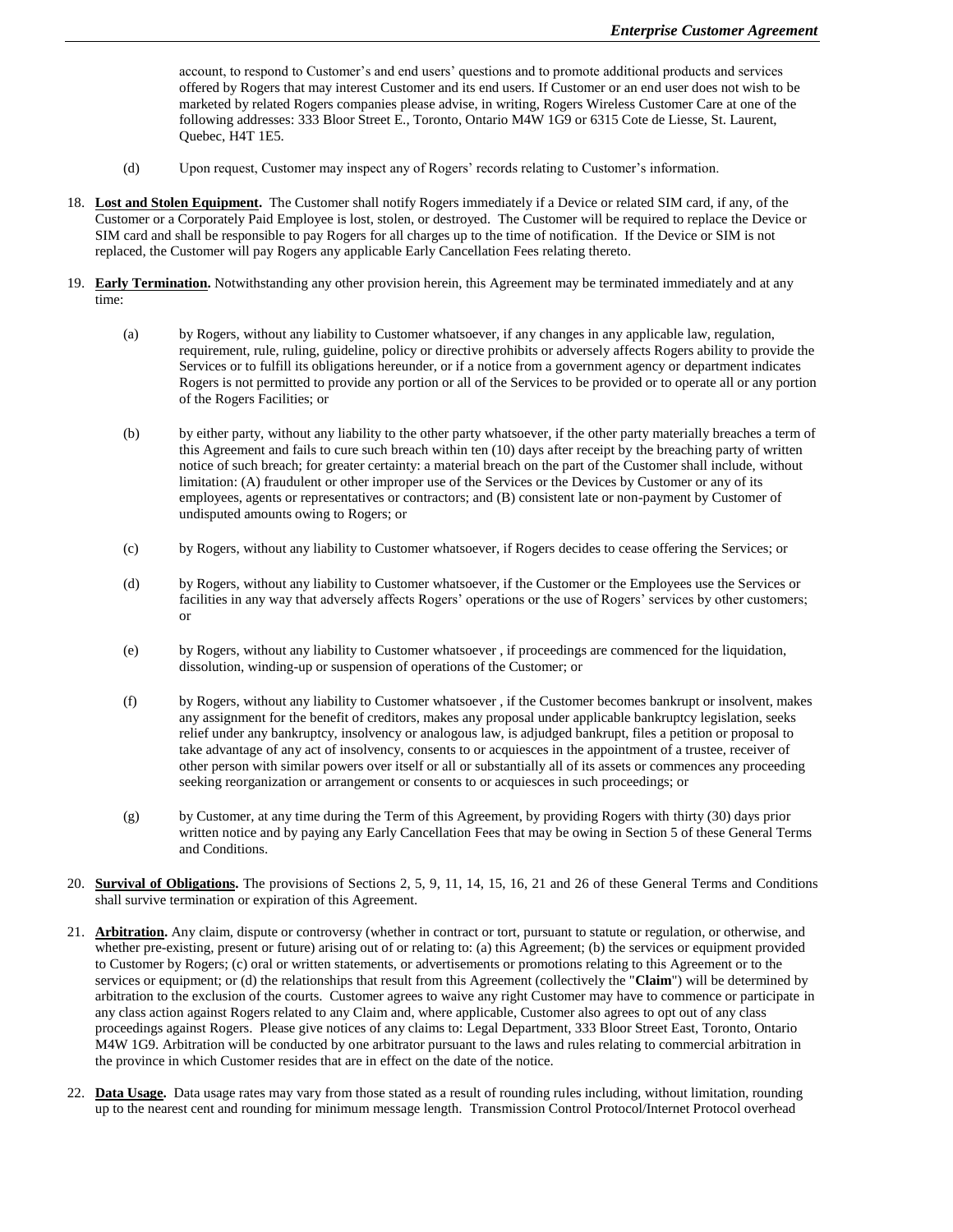characters shall be added to all data transmissions which characters shall be included in the calculation of kilobytes used. Unless otherwise specifically agreed to in writing by the parties, there shall be no pooling of kilobytes between Devices. For the purposes of aggregating monthly data usage Rogers may, at its discretion, aggregate prior to and/or subsequent to rating and rounding certain data transmissions. Customer will be charged for all data usage sent through Rogers' network regardless of whether the Devices actually receive the information. Compression may impact the total amount billed to Customer's account. Rogers' network may resend data packets to ensure complete delivery and Customer will be billed for these resent packets. Customer agrees that to the extent there is any dispute as to the amount of data transmitted to and from a Device in a particular period of time then the amount of data transmitted as determined by Rogers' billing system shall govern. Without limiting the generality of the foregoing, Customer agrees that Customer will not and will cause its end users to not use any Device or other feature of the Services to, directly or indirectly:

- *a)* invade another person's privacy; unlawfully use, possess, post, transmit or disseminate obscene, profane or pornographic material; post, transmit, distribute or disseminate content that is unlawful, threatening, abusive, libelous, slanderous, defamatory or otherwise offensive or objectionable; unlawfully promote or incite hatred; or post, transmit or disseminate objectionable information, including, without limitation, any transmissions constituting or encouraging conduct that would constitute a criminal offense, give rise to civil liability, or otherwise violate any municipal, provincial, federal or international law, order or regulation;
- b) access any computer, software, data, or any confidential, copyright protected or patent protected material of any other person, without the knowledge and consent of such person, nor use any tools designed to facilitate such access, such as "packet sniffers";
- c) upload, post, publish, deface, modify, transmit, reproduce, or distribute in any way, information, software or other material that is protected by copyright, or other proprietary right, or related derivative works, without obtaining permission of the copyright owner or rightholder;
- d) copy, distribute or sublicense any software Rogers provides or makes available to Customer or its end users;
- e) alter, modify or tamper with any Device or other feature of the Services;
- f) restrict, inhibit or otherwise interfere with the ability of any other person to use or enjoy the Internet, any Device or other feature of the Services, or create an unusually large burden on the Rogers Facilities, including, without limitation: posting or transmitting any information or software that contains a virus, lock, key, bomb, worm, trojan horse or other harmful or debilitating feature; distributing mass or unsolicited e-mail; or otherwise generating levels of traffic sufficient to impede others' ability to send or retrieve information;
- g) disrupt any backbone network nodes or network service used by Rogers, or otherwise restrict, inhibit, disrupt, or impede Rogers' ability to monitor or deliver any data or other feature of the Services;
- h) interfere with computer networking or telecommunications service to or from any Internet user, host or network, including but not limited to denial of service attacks, overloading a service, improper seizure or abuse of operator privileges ("hacking") or attempting to "crash" a host;
- i) resell any Device or other feature of the Services, or use any Device or other feature of the Services for anything other than Customer's own business purposes. Without limiting the foregoing, Customer agrees that Customer and end users will not use the Services to provide any Device, Internet access or any other feature of the Services to any third party;
- j) port scan any computer or any other person, without the knowledge and consent of such person, nor use any tools designed to facilitate such scans.

In addition to Rogers' termination rights set out elsewhere in this Agreement, Rogers may terminate this Agreement if Customer or its end users engage in one or more of the above prohibited activities. Additionally, Rogers reserves the right to charge Customer for any direct or indirect costs incurred by Rogers or its affiliates, in connection with Customer's or its end users' breach of any provision of this section of this Agreement, including costs incurred to enforce Customer's and end users' compliance with it.

- *23.* **Data Monitoring**. (a) Rogers has no obligation to monitor content or Customer's and end users' use of Rogers' network. However, Customer agrees that Rogers has the right to monitor and investigate content and Customer's and end users' use of Rogers' network electronically from time to time and to disclose any information as necessary to: satisfy any law, regulation or other governmental request or to assist in the pursuit of any legal action against Customer or end users; operate the Service(s) properly; ensure or enforce compliance with this Agreement; or protect Rogers or Rogers' customers.
- 24. **Content.** Customer acknowledges and agrees that there is some content accessible through the Services that may be offensive to Customer or an end user, or that may not be in compliance with applicable law. For example, it is possible to obtain access to content that is pornographic, obscene, or otherwise inappropriate or offensive, particularly for children. Rogers assumes no responsibility for and exercise no control over the content contained accessible through the Services. Customer agrees that all content that Customer and end users access using the Services is accessed and used by Customer and end users at their own risk, and that Rogers will not be liable for any claims, losses, actions, damages, suits or proceedings arising out of or otherwise relating to Customer's and/or end users access to such content.
- 25. **Notice**. All notices given under this Agreement shall be in writing and shall be deemed to have been duly delivered, effective upon receipt if faxed or hand delivered, or effective three business days after being deposited, postage prepaid, return receipt requested, in the mail and sent to the following addresses or facsimile numbers: